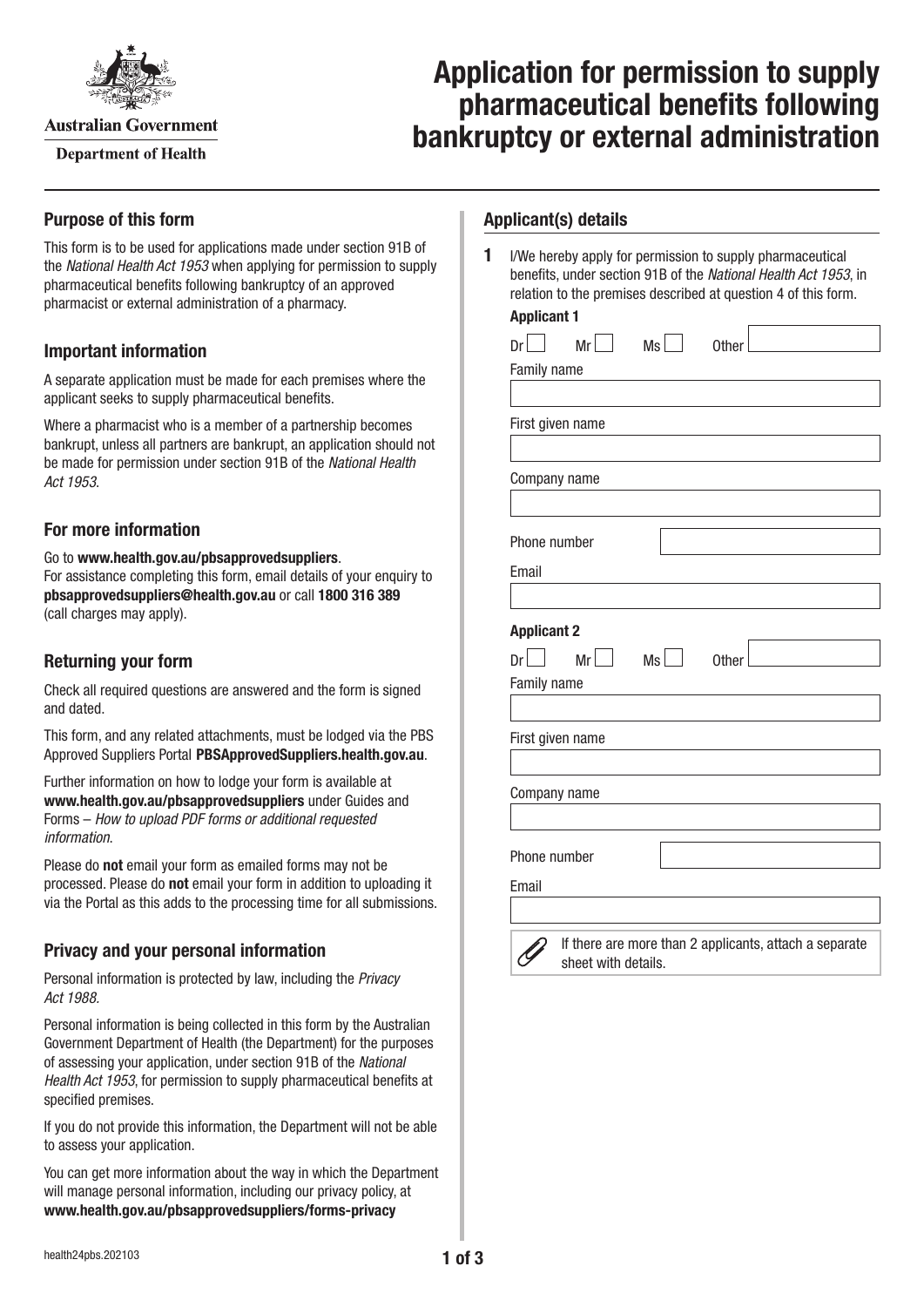|             | <b>Description of pharmacy premises</b>                                                                                                                                                                                                | Appointment of trustee or external administrator |                                                                                                                                                                                                                                                                                                           |  |
|-------------|----------------------------------------------------------------------------------------------------------------------------------------------------------------------------------------------------------------------------------------|--------------------------------------------------|-----------------------------------------------------------------------------------------------------------------------------------------------------------------------------------------------------------------------------------------------------------------------------------------------------------|--|
| 2<br>3<br>4 | Pharmacy approval number<br>Pharmacy business (trading) name<br>Pharmacy premises<br><b>Building name</b>                                                                                                                              | 8                                                | Date of appointment as trustee or external administrator<br>Documentation must be attached to this application to<br>demonstrate the appointment of:<br>the trustee of the estate of the bankrupt<br>individual or each bankrupt partner, or<br>an external administrator in relation to the<br>pharmacy. |  |
|             | Suite<br>Shop<br>Floor number<br>Unit                                                                                                                                                                                                  |                                                  |                                                                                                                                                                                                                                                                                                           |  |
|             | Street number<br>Street name<br>Suburb                                                                                                                                                                                                 |                                                  | <b>Operation as a pharmacy</b><br>9<br>Is the pharmacy situated at the premises described at<br>question 4 currently operating as a pharmacy?<br>Go to 10<br>No<br>$\bigcup$ Go to 12<br>Yes  <br>Date the pharmacy ceased operating as a pharmacy<br>10                                                  |  |
|             |                                                                                                                                                                                                                                        |                                                  |                                                                                                                                                                                                                                                                                                           |  |
|             | Postcode<br><b>State</b>                                                                                                                                                                                                               |                                                  | 11 Proposed date the pharmacy will resume operating as a<br>pharmacy                                                                                                                                                                                                                                      |  |
|             | Business phone number<br>Email                                                                                                                                                                                                         |                                                  |                                                                                                                                                                                                                                                                                                           |  |
|             |                                                                                                                                                                                                                                        |                                                  | 12 On what grounds do you consider the pharmacy can continue or<br>resume operating as a pharmacy?                                                                                                                                                                                                        |  |
| 5           | Tick ONE only from the options below                                                                                                                                                                                                   |                                                  |                                                                                                                                                                                                                                                                                                           |  |
|             | The approved pharmacist is an<br>Go to 6<br>individual who is bankrupt<br>The approved pharmacist is a partnership<br>and all partners are bankrupt<br>Go to 6<br>The pharmacy business is under<br>Go to 7<br>external administration |                                                  |                                                                                                                                                                                                                                                                                                           |  |
| 6           | Complete this question if the approved pharmacist is:<br>an individual who is bankrupt, or<br>٠<br>a partnership where all partners are bankrupt.                                                                                      |                                                  |                                                                                                                                                                                                                                                                                                           |  |
|             | The applicant(s) named at question 1 is/are the trustee of:<br>(Full name of bankrupt pharmacist 1)                                                                                                                                    |                                                  |                                                                                                                                                                                                                                                                                                           |  |
|             | (Full name of bankrupt pharmacist 2)                                                                                                                                                                                                   |                                                  |                                                                                                                                                                                                                                                                                                           |  |
|             | If there are more than 2 bankrupt pharmacists, attach<br>a separate sheet with details.                                                                                                                                                |                                                  |                                                                                                                                                                                                                                                                                                           |  |
|             | $\triangleright$ Go to 8                                                                                                                                                                                                               |                                                  |                                                                                                                                                                                                                                                                                                           |  |
| 7           | Complete this question if the approved pharmacist is a<br>company which is under external administration.                                                                                                                              |                                                  |                                                                                                                                                                                                                                                                                                           |  |
|             | The applicant(s) named at question 1 is/are the external<br>administrator of:                                                                                                                                                          |                                                  |                                                                                                                                                                                                                                                                                                           |  |
|             | (Full name of company under external administration)                                                                                                                                                                                   |                                                  |                                                                                                                                                                                                                                                                                                           |  |
|             |                                                                                                                                                                                                                                        |                                                  | If you need more space for your explanation, attach a<br>separate sheet with details.                                                                                                                                                                                                                     |  |